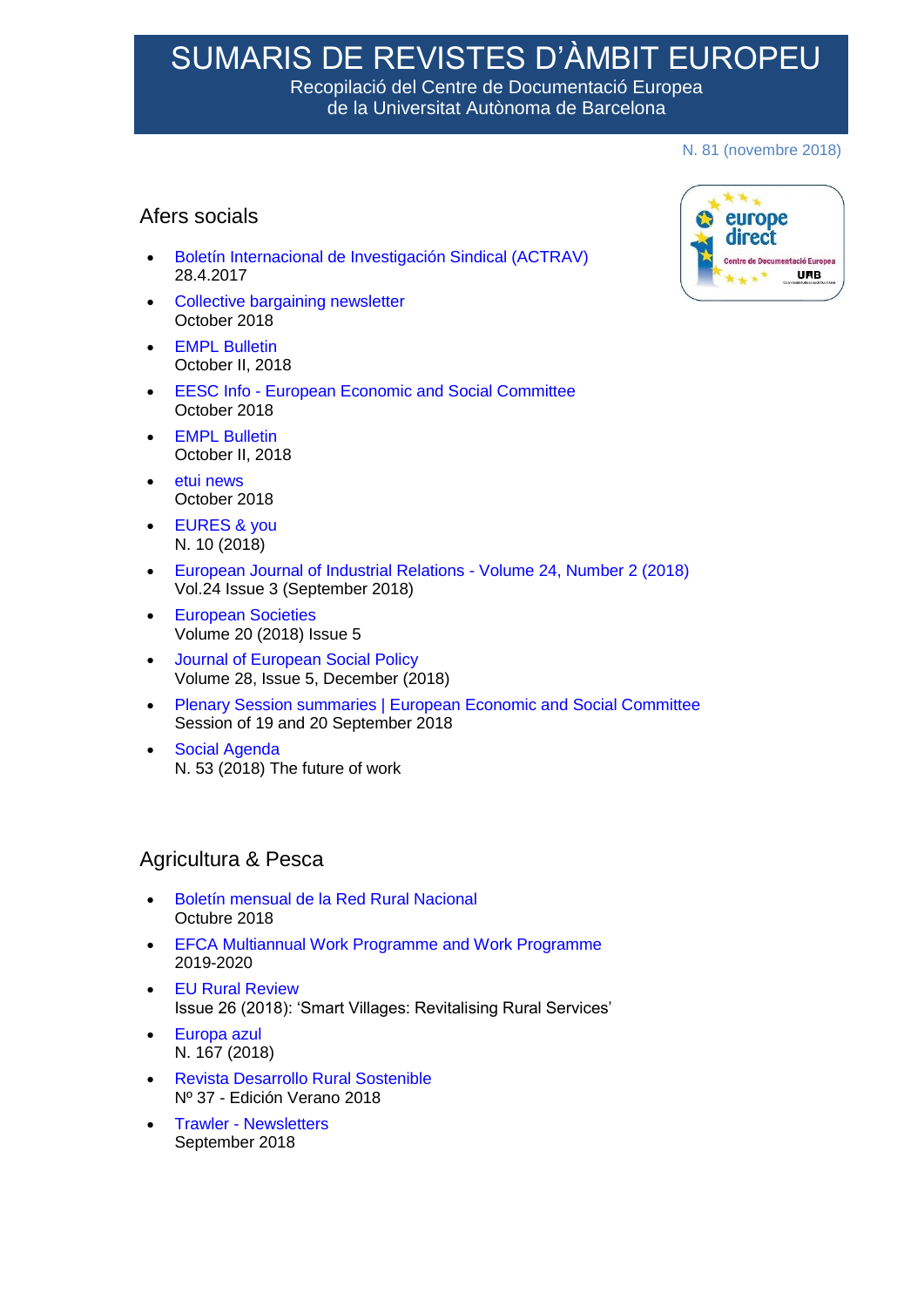# Ciència i Tecnologia

- [EJLT European Journal of Law and Technology](http://ejlt.org/issue/current) Vol.9, N.1 (2018)
- **•** [EPWS Updates](https://epws.org/newsletter-archive/) N°5, July 2018
- [Science with and for Society -](http://ec.europa.eu/programmes/horizon2020/en/h2020-section/science-and-society) European Commission Work Programme 2018-2020

#### Dret

- [AFCO Newsletter](http://www.europarl.europa.eu/committees/es/afco/newsletters.html) Issue 61 October 2018
- [Cahiers de droit europeen](https://dialnet.unirioja.es/servlet/revista?codigo=257)  Vo. 54, 1 (2018)
- [Eucrim: the European Criminal Law Associations' fórum](https://dialnet.unirioja.es/servlet/revista?codigo=24728)  2018, N.2
- [European Journal of Legal Studies](https://ejls.eui.eu/category/issues/) 10th Anniversary Conference Special Issue 2nd November 2018
- [European Law Journal](https://onlinelibrary.wiley.com/toc/14680386/2018/24/4-5) Vol. 24, No 4-5 (Sep. 2018)
- European public law Vol. 24 Issue 3 (2018)
- European Papers [A Journal on Law and Integration](http://www.europeanpapers.eu/en/content/e-journal/EP_eJ_2017_1) Vol.3, N.2 (2018)
- [European Public Law](http://www.kluwerlawonline.com/toc.php?pubcode=EURO&PHPSESSID=6etldtg783sk6sjpdor2bh97r3) V. 24 (2018) Issue 4
- **[European Review of Private Law](http://www.kluwerlawonline.com/toc.php?area=Journals&mode=bypub&level=4&values=Journals~~European+Review+of+Private+Law)** Volume 26 (2018) Issue 5
- [LAW Working Papers EUI](http://cadmus.eui.eu/handle/1814/3/browse?type=dateissued) 2018/18
- [PETI Newsletter](http://www.europarl.europa.eu/committees/es/peti/newsletters.html) October 2018
- [Research Papers in Law | College of Europe](https://www.coleurope.eu/study/european-legal-studies/research-activities/research-papers-law) Interconnecting Legal Systems and the Autonomous EU Legal Order: A Balloon Dynamic 2/2018 (September 2018)
- [Revista de Derecho Constitucional Europeo](http://www.ugr.es/~redce/ReDCEportada.htm) N.29 (Enero-Junio 2018)
- [Revista General de Derecho Europeo](https://dialnet.unirioja.es/servlet/revista?codigo=5683)  N. 46 Octubre 2018
- [Unión Europea Aranzadi](https://dialnet.unirioja.es/servlet/revista?codigo=1713) 2018, N. 10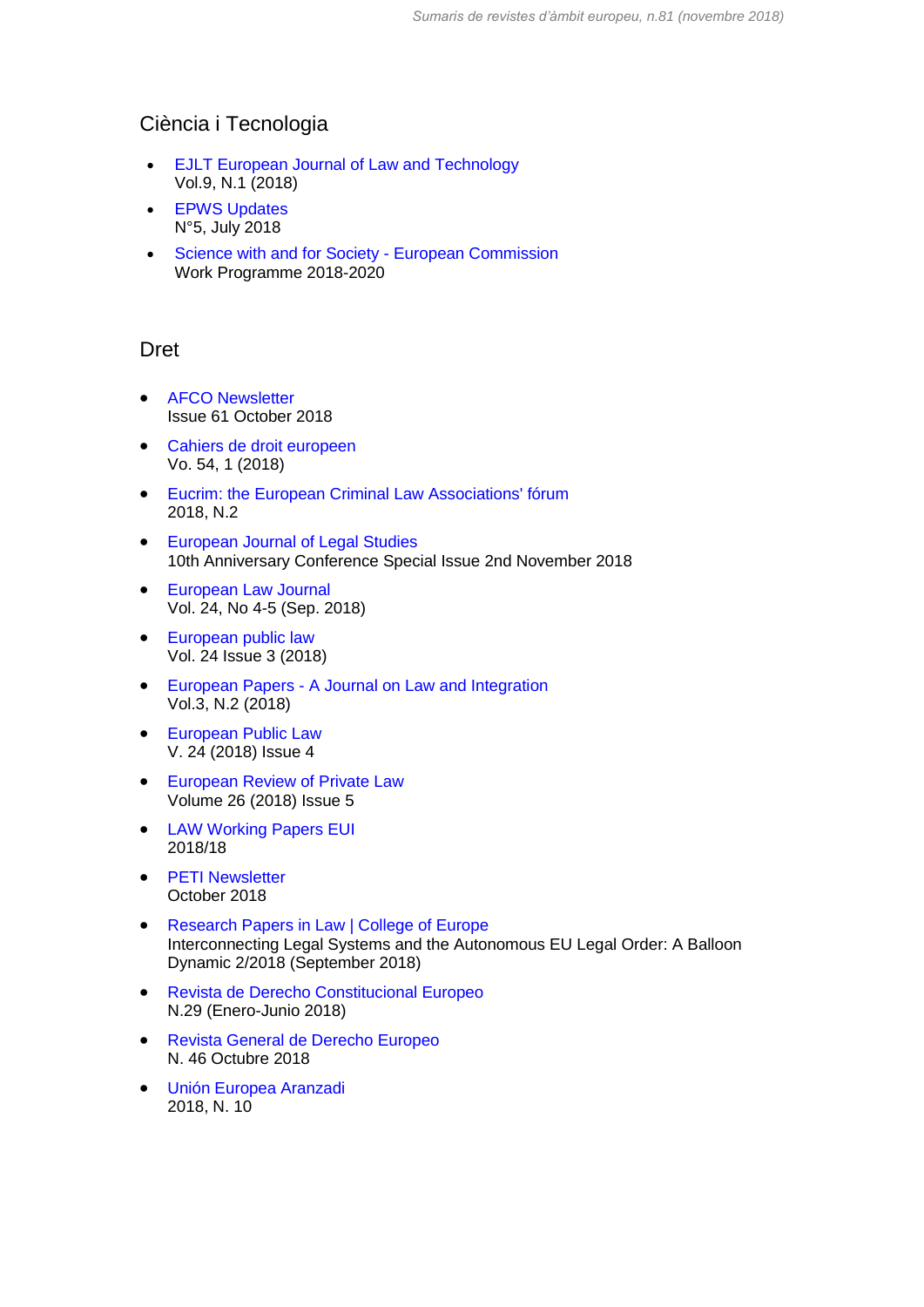### Economia

- [Alert mechanism report | European Commission](https://ec.europa.eu/info/business-economy-euro/economic-and-fiscal-policy-coordination/eu-economic-governance-monitoring-prevention-correction/macroeconomic-imbalance-procedure/alert-mechanism-report_en) Alert mechanism report 2018 and statistical annex (22 November 2017)
- [Boletín Económico del BCE](https://www.bde.es/bde/es/secciones/informes/Publicaciones_de/boletin-economic/) 6/2018
- **•** [BUDG Newsletter](http://www.europarl.europa.eu/committees/es/budg/newsletters.html) 5 November 2018
- [Common Market Law Review -](http://www.kluwerlawonline.com/toc.php?area=Journals&mode=bypub&level=4&values=Journals~~Common+Market+Law+Review) Kluwer Law Online V. 55 (2018) Issue 5
- [CONT News](http://www.europarl.europa.eu/committees/es/cont/newsletters.html) Issue 25 - Meeting of 8 November
- [ECA Journal](https://www.eca.europa.eu/en/Pages/Journal.aspx) Foresight exploring possible futures for better decisions today (october 2018)
- **[Eastern European Economics](https://www.tandfonline.com/toc/meee20/current)** Vol. 56, No 6 (2018)
- **•** [European taxation](https://dialnet.unirioja.es/servlet/revista?codigo=16428) N. 10 (2018)
- [In-depth reviews | European Commission](https://ec.europa.eu/info/business-economy-euro/economic-and-fiscal-policy-coordination/eu-economic-governance-monitoring-prevention-correction/macroeconomic-imbalance-procedure/depth-reviews_en) 2018 country reports including IDRs
- [Intereconomics](https://link.springer.com/journal/volumesAndIssues/10272) September 2018, Issue 5
- [Key indicators for the euro area | European Commission](https://ec.europa.eu/info/business-economy-euro/indicators-statistics/economic-databases/key-indicators-euro-area_en) 31 October 2018
- [Revue européenne et internationale de droit fiscal](https://dialnet.unirioja.es/servlet/revista?codigo=23523) N. 3 (2018)
- [Taxation Papers](https://ec.europa.eu/taxation_customs/publications/taxation-services-papers/taxation-papers_en) N. 72 (2018) How effective is an incremental ACE in addressing the debt bias? Evidence from corporate tax returns

#### Integració Europea

- [Bruges Political Research Papers | College of Europe](https://www.coleurope.eu/study/european-political-and-administrative-studies/research-publications/bruges-political-research) A Purposeful Opportunist? The Juncker Commission and EMU Reform No. 72 (October 2018) Pedro León SANJURJO HANCK
- CEPOB [College of Europe Policy Brief series | College of Europe](https://www.coleurope.eu/research/publications/cepob-college-europe-policy-brief-series) Consumer Rights Improve Service Quality: Evidence from EU Air Passenger Rights #13.18 (October 2018)
- [CES Briefs | Center for European Studies at Harvard University](https://ces.fas.harvard.edu/research/ces-briefs-1) Summit on the Future of Europe 2017 Europe and Transatlantic Relations in the Era of Populism
- [Cuadernos Cantabria Europa](https://dialnet.unirioja.es/servlet/revista?codigo=17898) N. 16 (2018)
- [Cuadernos europeos de Deusto](https://dialnet.unirioja.es/servlet/revista?codigo=385) Núm. 59 (2018): La Crisis Europea de la Política: Pluralismo Etno-religioso y el Auge del Populismo y la Extrema Derecha en Europa
- CURIA [Bibliographie courante](https://curia.europa.eu/jcms/jcms/Jo2_11939/bibliographie-courante) 2018, nº 7 (juillet)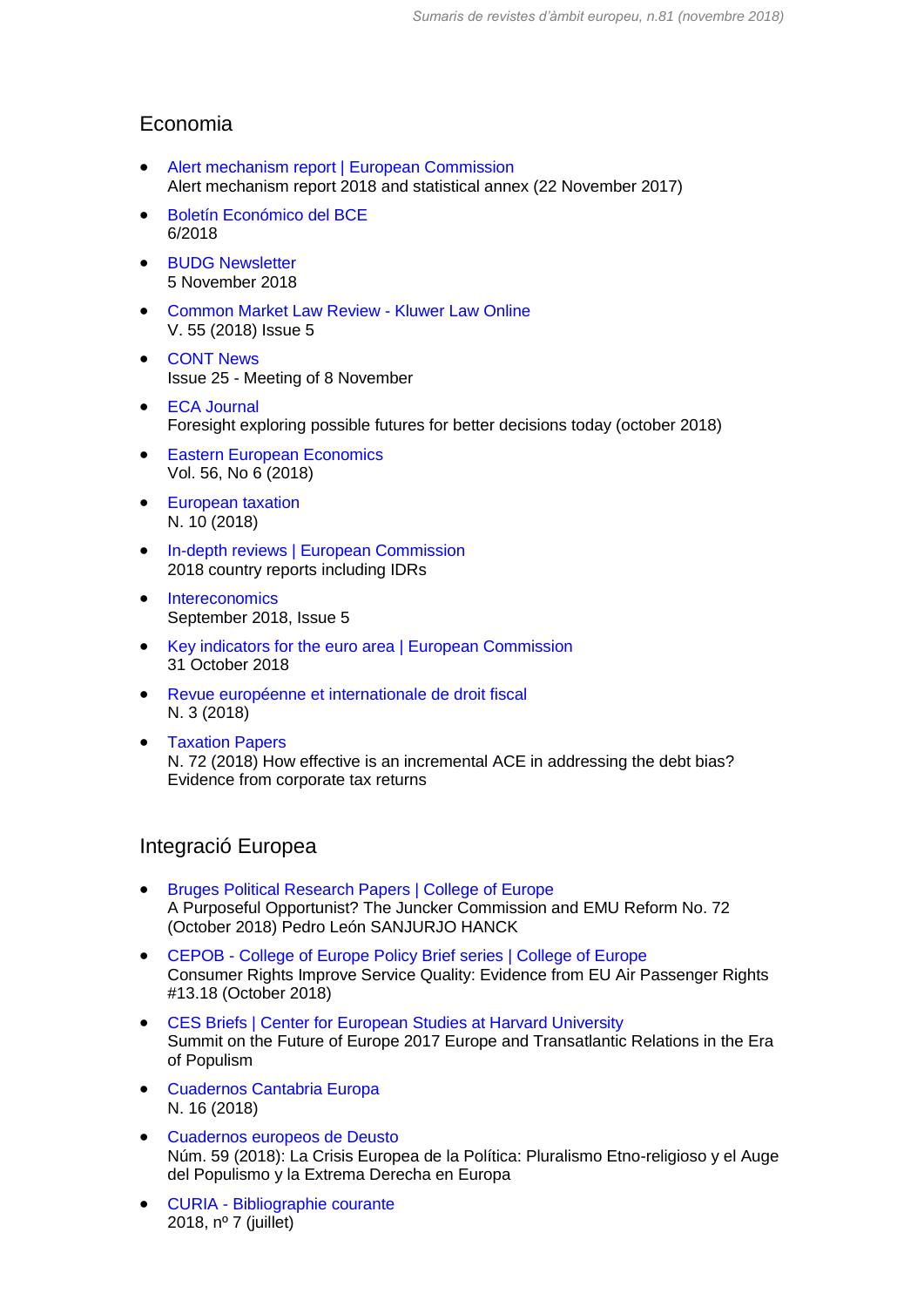- **•** [Eastern Journal of European Studies](http://ejes.uaic.ro/current_issue.htm) Vol.9, Issue 1 (June 2018)
- [El Europeista | Revista de los Jóvenes Europeístas y Federalistas](https://www.eleuropeista.eu/) EUROPA CELEBRA 100 AÑOS DEL FIN DE LA PRIMERA GUERRA MUNDIAL 11.11.2018
- [European papers: a journal on law and integration](https://dialnet.unirioja.es/servlet/revista?codigo=24732)  Vol. 3, 2018, n. 2
- [Eyes on Europe: The student magazine](http://eyes-on-europe.eu/archives/) Dossier Special 'Engagement', Spring 2018
- **•** [Japanese Journal of European Studies](https://www.waseda.jp/inst/oris/news/2017/06/29/1507/) Vol.5 (2017)
- [Journal of Contemporary European Research](http://www.jcer.net/index.php/jcer) Vol.14, n.3 (2018)
- La revue [Confrontations Europe](http://confrontations.org/publications/la-revue/) Revue 123 – Octobre/Décembre 2018
- [Open Forum Series | Center for European Studies at Harvard University](https://ces.fas.harvard.edu/research/open-forum-series) N. 31 (Sep 11, 2018) The Role of Cross-Class Alliances and Elites in Coordinated Employment Relations in Denmark
- [Papeles de Europa](http://revistas.ucm.es/index.php/PADE/issue/current) Vol.31, n.1 (2018)
- [Review of European and Transatlantic Affairs \(RETA\)](https://www.europeanhorizons.org/publications) Volume III, Issue 1 (Spring 2017)
- [Revista Universitaria Europea \(RUE\)](http://www.revistarue.eu/rue5.htm) N.29 (2018)
- [Revue des affaires europeennes](https://dialnet.unirioja.es/servlet/revista?codigo=1267) N. 1 (2018)
- [The New Federalist, webzine of the Young European Federalist](https://www.thenewfederalist.eu/) 12/11/2018

#### Política regional

- [European Urban & Regional Studies -](https://dialnet.unirioja.es/servlet/revista?codigo=20811) Dialnet Volume 25 Issue 4, October 2018
- [Journal of Regional Research Investigaciones Regionales –](http://investigacionesregionales.org/) AECR Primavera 2018
- [Regions e-Zine](https://regions.regionalstudies.org/) Smart Specialisation for Research and Practice (Forthcoming) Issue 3 (12th. november 2018)